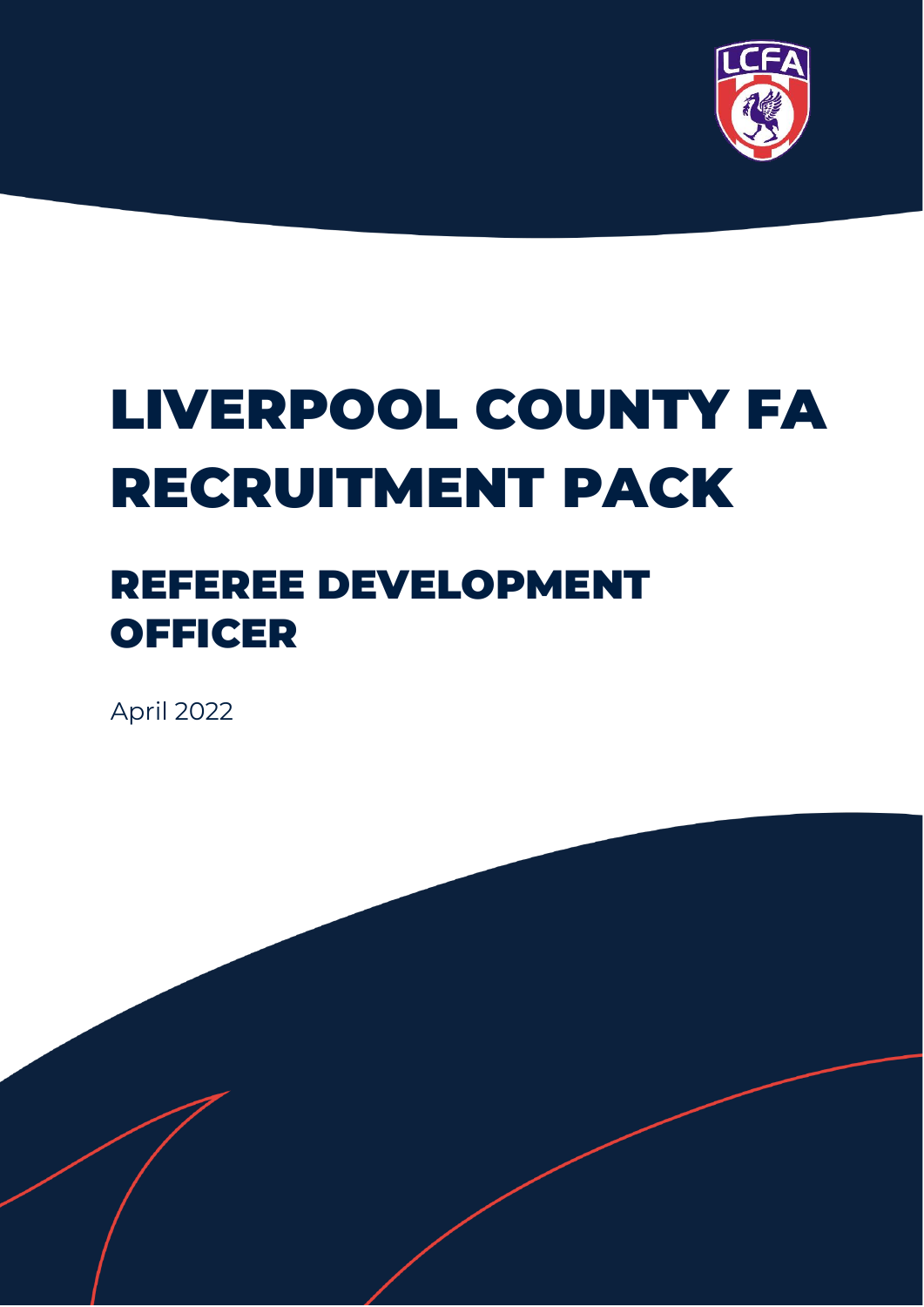

# ABOUT LCFA

Liverpool County FA is one of the most prestigious County FAs in the country, serving in excess of 55,000 players, 500 clubs and 3,500 teams.

As the governing body of the game across Merseyside, Liverpool County FA is responsible for setting high standards and values throughout the game at every level.

Liverpool County FA is responsible for providing the structure and support that enables players, coaches, volunteers and referees from across Merseyside to develop and enjoy the beautiful game.

Our utmost priority is that every participant is given the opportunity to develop in a progressive and enjoyable football environment.

By promoting 'Football for All', we encourage participation across all sections of society, regardless of age, ability, disability, gender, sexual orientation, race, religion or socio-economic status.

## ABOUT THE ROLE

An important and exciting opportunity has arisen to join our Team.

We are seeking to recruit an inspiring, dynamic and motivated individual as our Referee Development Officer who will lead on the recruitment, conversion, retention and progression of Referees within the game.

This is a crucial role for Liverpool County FA and the wider grassroots game locally and so we are looking for a highly skilled, knowledgeable and qualified candidate who can contribute to the delivery of our Grassroots Development Plan and The FA National Game Strategy.

The successful candidate will be joining a talented team that works across six Local Authorities: Liverpool, Knowsley, Sefton, St Helens, Warrington & Halton.

This is an incredibly exciting opportunity and a fantastic time to join our Team as we continue to transform our organisation and focus on creating a better football experience for all.

**This is a full-time permanent role with a starting salary of £23,000 plus benefits, dependent upon experience.**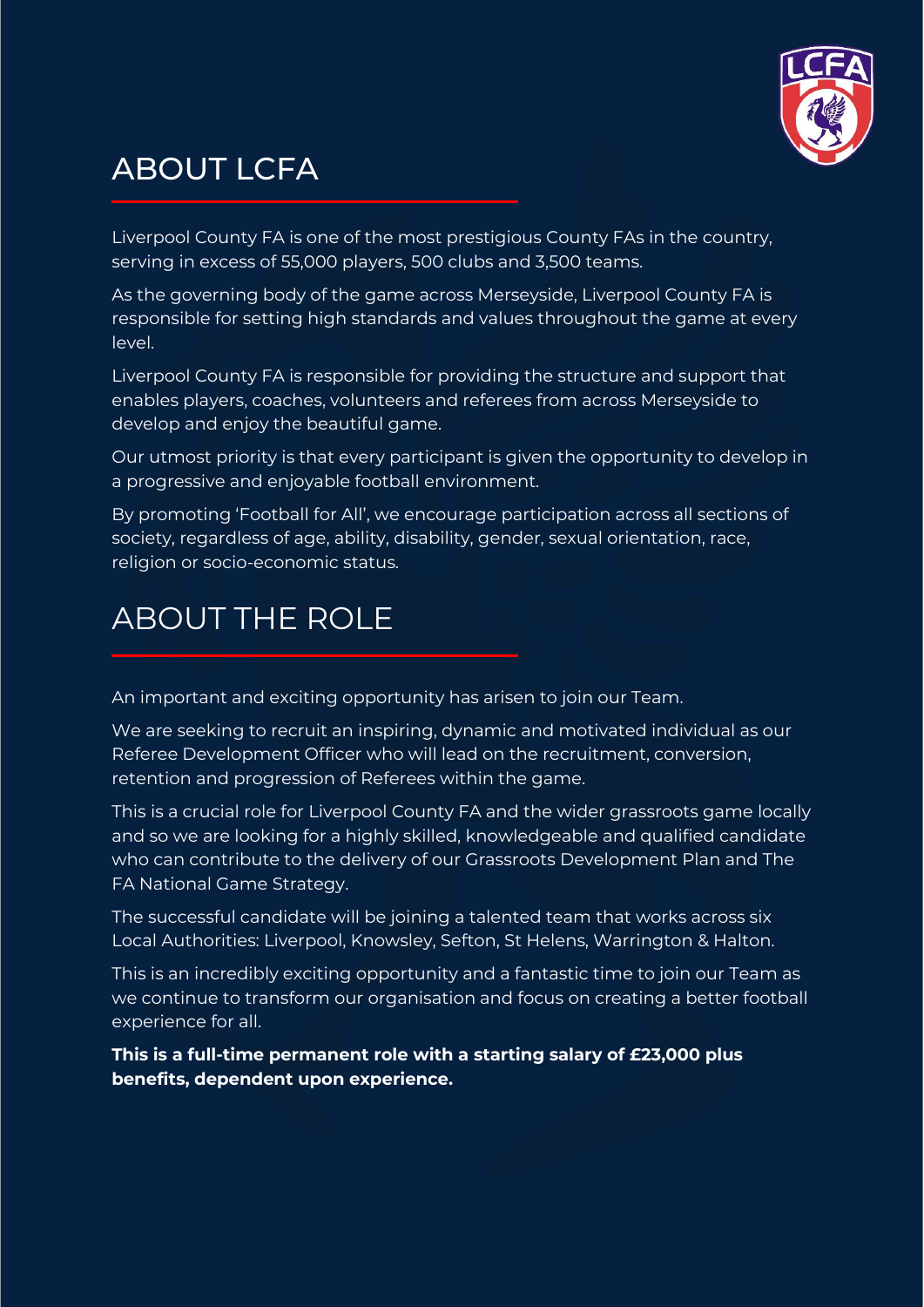### HOW TO APPLY



The closing date for applications is **Friday 20 May at 10:30AM.** Interviews for the position will be held on **Tuesday 31 May** with representatives from Liverpool County FA and The FA.

For an informal discussion about Liverpool County FA and the role of Referee Development Officer, please contact:

#### **Steve Swinnerton | Football Services Manager**

[Steven.swinnerton@liverpoolfa.com](mailto:Steven.swinnerton@liverpoolfa.com) 0151 523 4488

To apply for the role of Referee Development Officer please submit a CV and covering letter detailing the qualities and attributes you would bring to compliment Liverpool County FA's Team. Before applying, please see the relevant role profile below.

Completed applications can be sent to [recruitment@liverpoolfa.com](mailto:recruitment@liverpoolfa.com) along with a completed Equality & Diversity Form.

All applications should be marked **'Private & Confidential – LCFA Referee Development Officer**'.

Liverpool County FA promotes inclusion, values diversity and welcomes applications from everyone. If you have any particular requirements in respect of the recruitment or interview process, please highlight this in your application or contact the Chief Executive Officer who will be happy to offer support.

#### *Disclosure and Barring Service Check*

*As this role involves direct access to young people under the age of 18, within the context of the job and any subsequent related activities or responsibilities, the successful candidate will undergo a thorough screening process that will include an enhanced level Disclosure and Barring Service check to ensure their suitability for the role.* 

*Liverpool FA is committed to achieving equality and fairness in employment and service delivery and we welcome applications from all sections of the community.*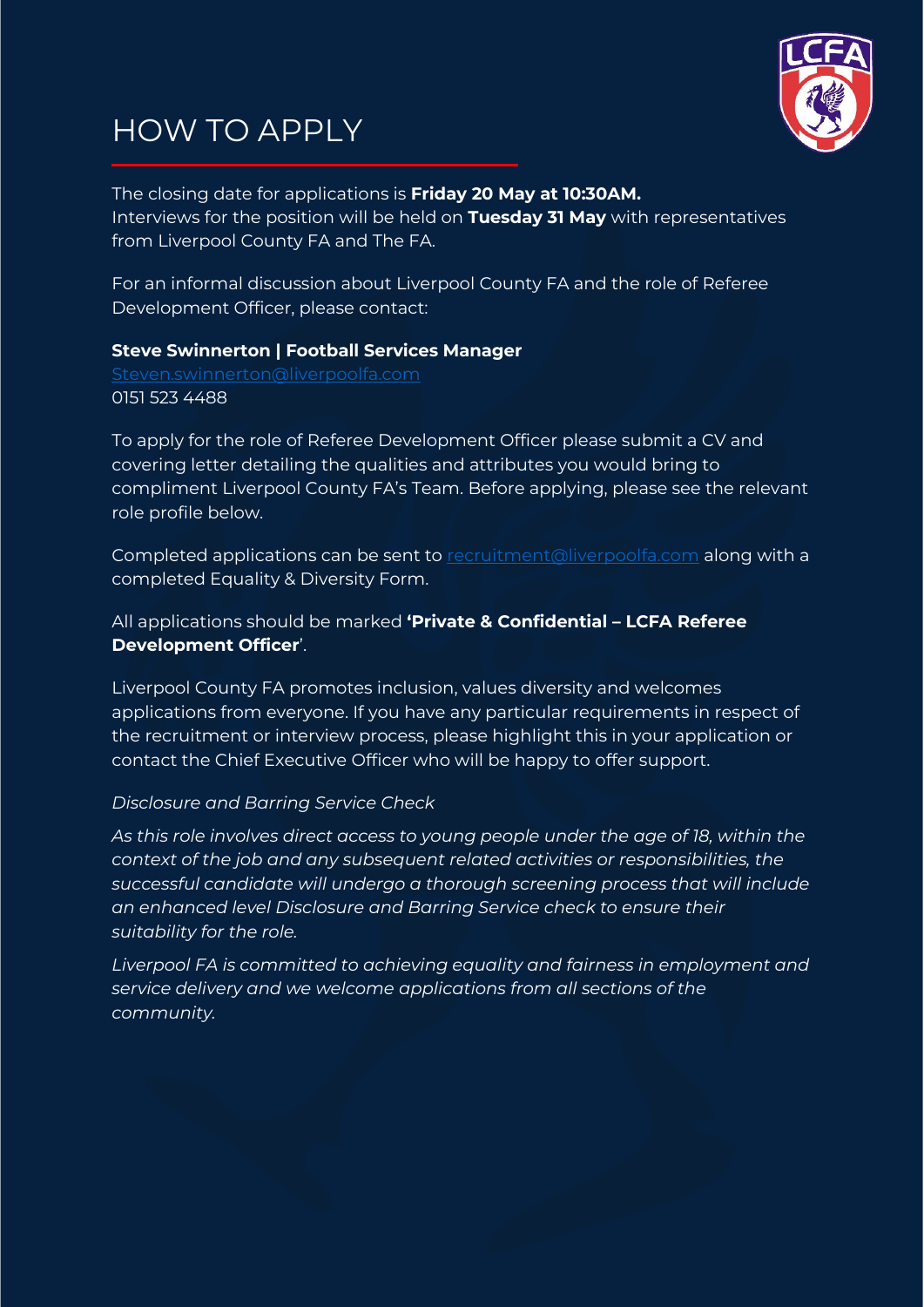

# JOB DESCRIPTION & SPECIFICATION

#### **Job Purpose(s):**

• To recruit, convert, retain, develop and progress referees to service the game.

- To support delivery of The FA National Game Strategy and Liverpool County FA's 2021-24 Business Strategy.
- To support the adoption of FA technology systems across grassroots football.
- To contribute to the effective implementation of The FA's Safeguarding Operating Standard for County FAs.

#### **Job Responsibilities:**

• Identify areas of need for referees across all formats of the game within the region and implement recruitment strategies accordingly.

• Implement strategies for new referees, to transition them from Trainee referees to active referees.

• Support referees within the grassroots game to retain them within refereeing season upon season.

• Actively promote and support referees to progress through the refereeing pyramid.

• Provide an offer of/and lead the delivery of referee development initiatives for grassroots referees, promotion candidates and referees with the potential and opportunity to progress through the refereeing pyramid.

• Liaise with Liverpool County FA member leagues to ensure the appointment of appropriate registered referees.

• Identify referees with the potential and opportunity to develop within Liverpool County FA's CORE/Referee Academy and The FA CORE programme.

• Assist in the development of the Referee Developer workforce; Observers, Tutors, Mentors, Coaches and other volunteers involved in supporting referees.

• Lead the annual referee registration process and support referees submitting discipline, including reporting discrimination.

• Ensure referees are aware and utilising FA technology systems (Whole Game System, MOAS, Full-Time, Matchday App), whilst supporting them in administering grassroots football.

• Implement strategies to increase the number of active BAME referees and provide support and guidance to Liverpool County FA's Inclusion Advisory Group.

• Implement strategies to increase the number of active female referees.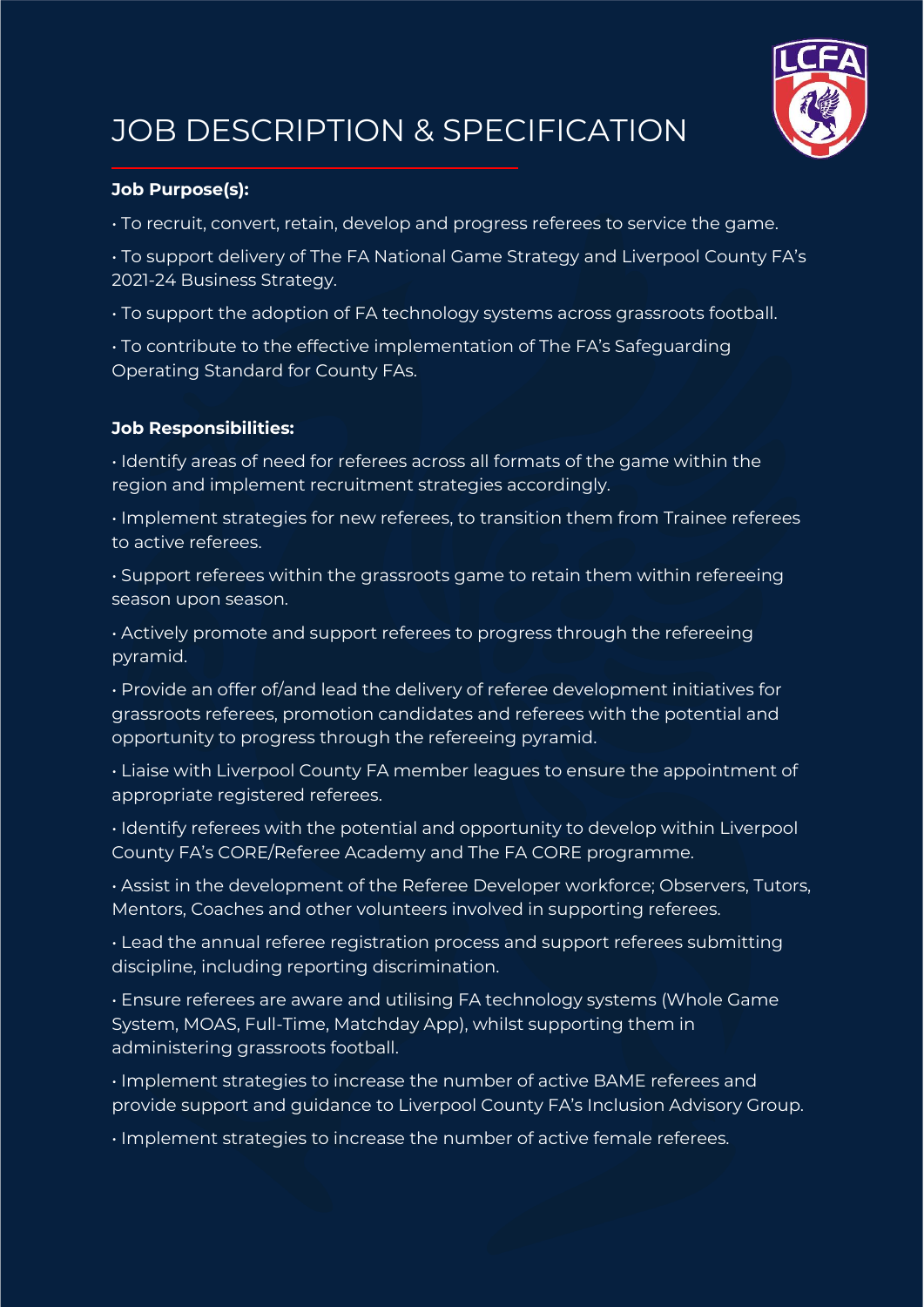• Provide support to all referees who experience challenging moments, to aide referee retention

• Work collaboratively with The FA Referees Department on local and national initiatives.

• Collaborate with the Designated Safeguarding Officer and Discipline Officer in all matters involving Under 18 referees and adults at risk within refereeing.

• Embed safeguarding and equality throughout Liverpool County FA and grassroots football.

• Support, promote and manage the delivery of the FA RESPECT programme and achieve specific National Game KPIs.

#### **Qualifications:**

#### **Essential**

- Educated to A-Level or equivalent.
- Registered Referee.
- Proven experience in a Referee related role and/or Development role.

#### **Desirable**

• A degree/equivalent qualification/2 years sports development experience.

• Experience of utilising mapping programmes (Google maps) to support strategic and logistical planning.

#### **Skills:**

- Outstanding team-working skills
- Exceptional communication, interpersonal and influencing skills
- Diplomacy and the ability to deal appropriately with confidential information
- Project management skills and experience
- Able to use insight, data and reflection to make effective decisions
- Excellent internal and external stakeholder relations skills
- Effective report writing and presentation skills
- Effective prioritisation and time-management skills
- Competent in the use of IT including Microsoft Office applications
- Individual and group coaching, training, and mentoring skills